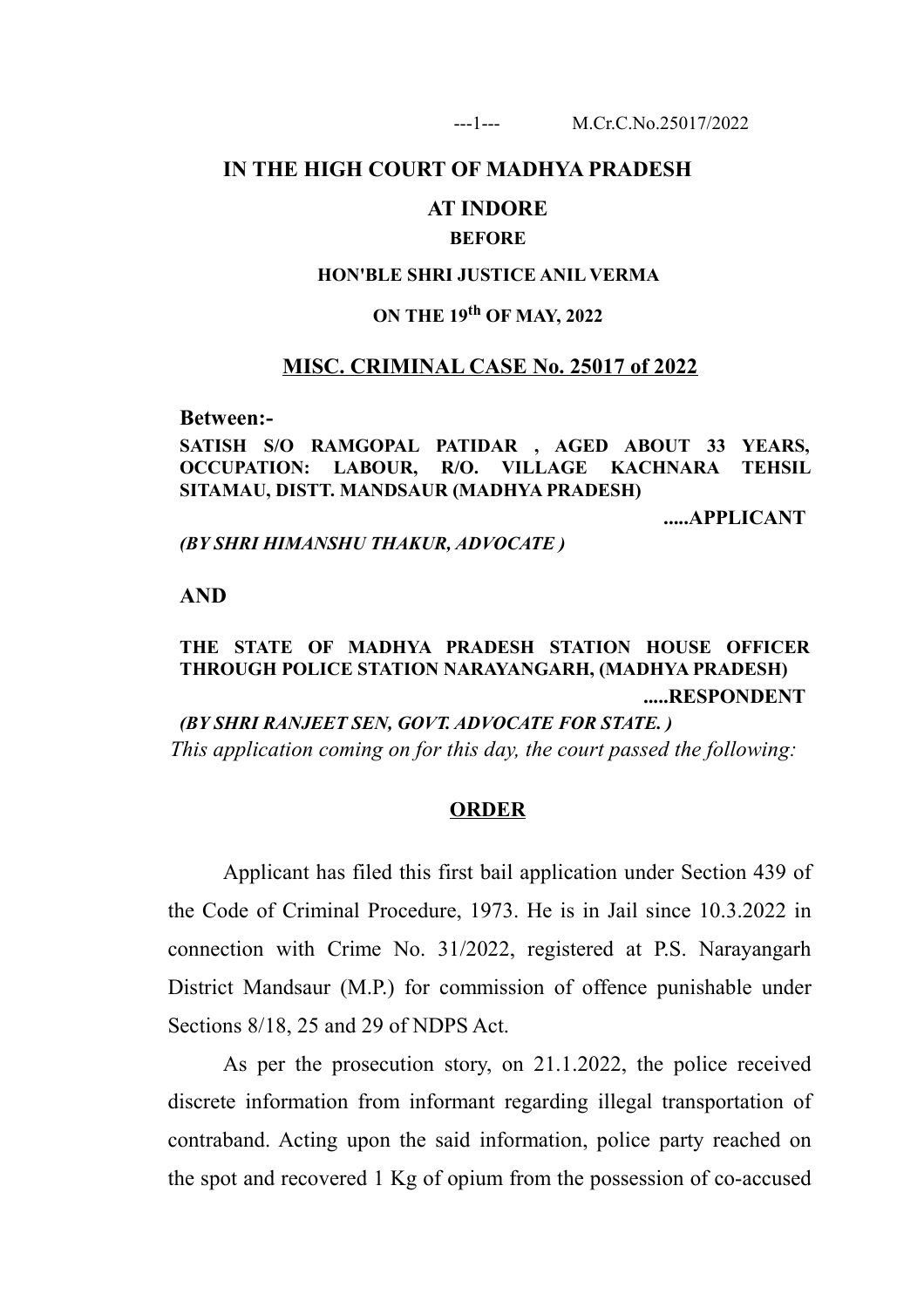Rajesh @ Pintu on vehicle bearing registration No. M.P./14/CB/0574. The present applicant has been implicated in the alleged offence on the basis of memorandum of co-accused Rajesh, since the present applicant is having ownership of the offending vehicle. Accordingly, a case has been registered.

Learned counsel for the applicant submits that applicant is innocent and he has been falsely implicated in this matter. He is in custody since 10.3.2022. Nothing has been seized from the possession of the present applicant. He has been implicated in the alleged offence only on the basis of ownership of the offending vehicle. Investigation is over and charge sheet has been filed. The applicant is having no criminal background. The applicant is the permanent resident of district Mandsuar and he shall not run away from the Court of justice. The Final conclusion of trial will take considerable long time. Hence, he prays that applicant be released on bail.

Per contra, learned GA for respondent/State opposes the bail application and prays for its rejection.

Perused the case diary as well as the impugned order of the court below.

Considering all the facts and circumstances of the case, arguments advanced by counsel for the parties, nature and gravity of allegation as also taking note of the fact that present applicant has been made accused only on the basis that he is a registered owner of the offending vehicle. No contraband has been seized from his possession. He is having no criminal background. He has been made accused only on the basis of memorandum statement recorded under Section 27 of the Evidence Act of the co-accused. The final conclusion of trial will take considerable long time, I deem it proper to release the applicant on bail.